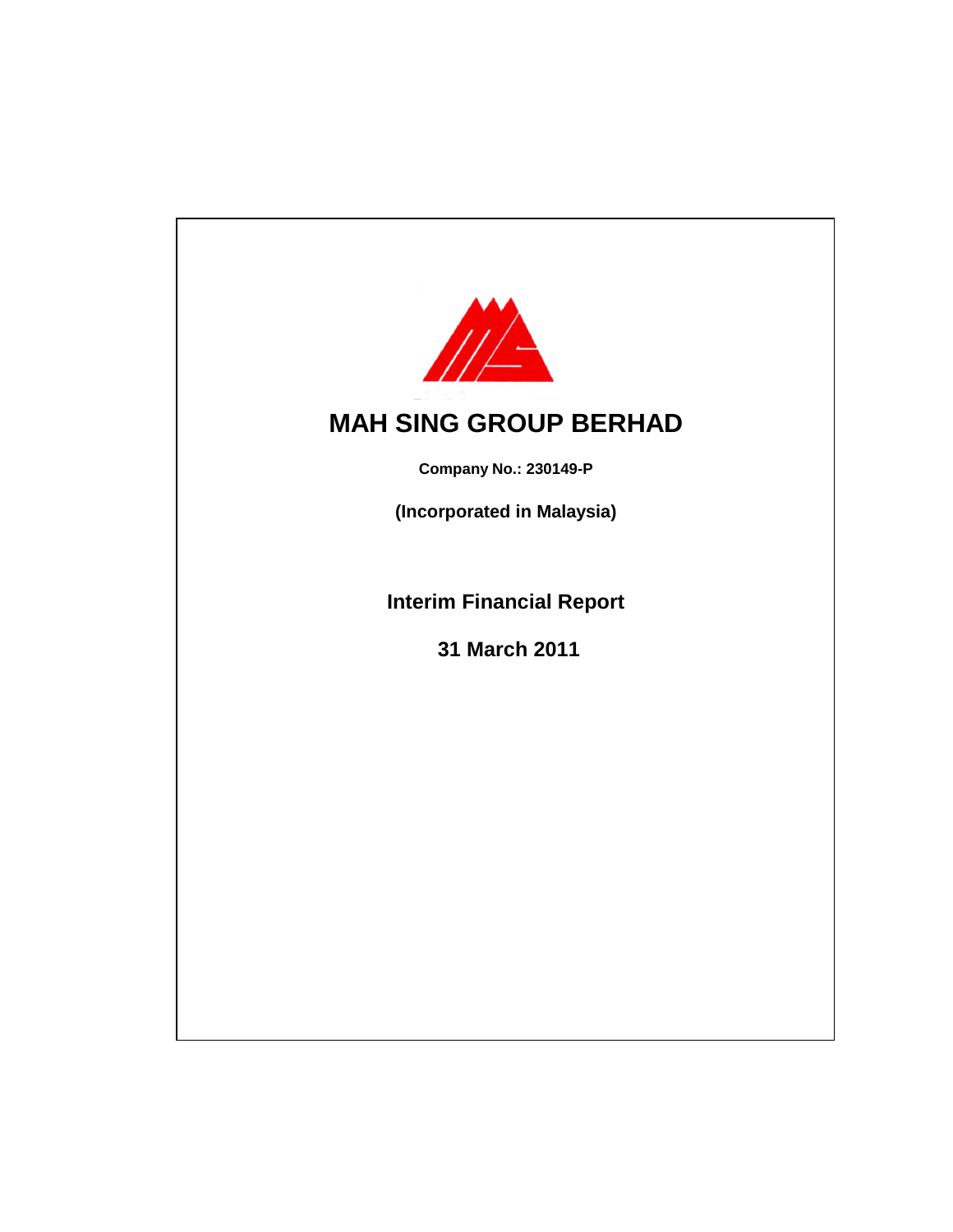**MAH SING GROUP BERHAD**

**Company No.: 230149-P (Incorporated in Malaysia)**

# **Interim Financial Report - 31 March 2011**

|                                                                 | Page No. |
|-----------------------------------------------------------------|----------|
| <b>Condensed Consolidated Statement Of Financial Position</b>   | 1        |
| <b>Condensed Consolidated Income Statement</b>                  | 2        |
| <b>Condensed Consolidated Statement of Comprehensive Income</b> | 3        |
| <b>Condensed Consolidated Statement Of Changes In Equity</b>    | 4        |
| <b>Condensed Consolidated Statement of Cash Flow</b>            | 5        |
| <b>Notes To The Interim Financial Report</b>                    | 6 - 16   |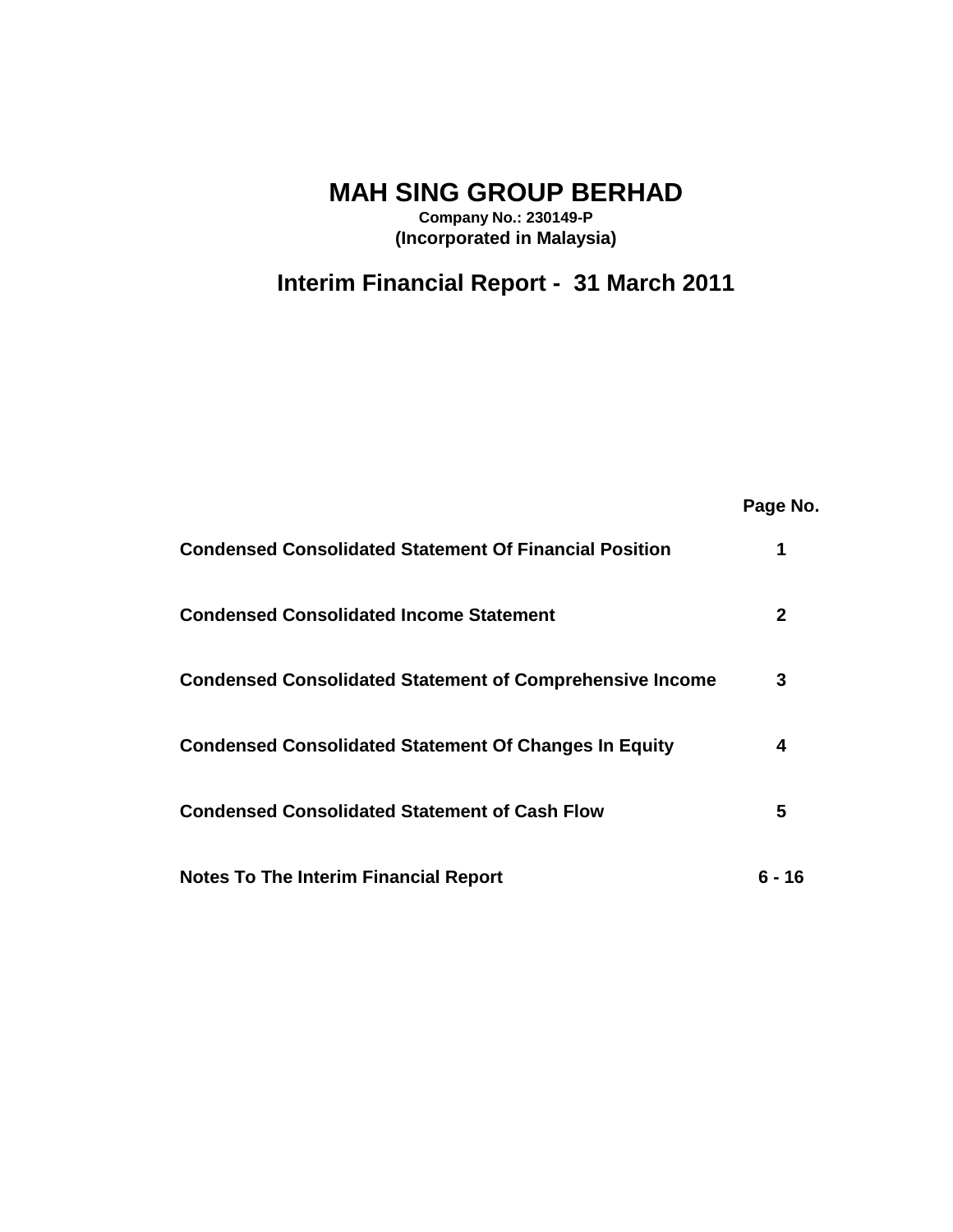#### **MAH SING GROUP BERHAD**

*(Company No.: 230149-P)* **(Incorporated in Malaysia)**

#### **CONDENSED CONSOLIDATED STATEMENT OF FINANCIAL POSITION**

**As at 31 March 2011**

*(The figures have not been audited)*

|                                                            |                   | (AUDITED)     |
|------------------------------------------------------------|-------------------|---------------|
|                                                            | AS AT             | AS AT         |
|                                                            | 31/3/2011         | 31/12/2010    |
|                                                            | <b>RM'000</b>     | <b>RM'000</b> |
| <b>ASSETS</b>                                              |                   |               |
| <b>Non-current Assets</b>                                  |                   |               |
| Property, plant and equipment                              | 64,837            | 66,070        |
| Prepaid lease payments                                     | 3,033             | 3,149         |
| Investment properties                                      | 30,609            | 30,609        |
| Land held for property development                         | 62,889            | 62,889        |
| Intangible assets                                          | 70                | 70            |
| Deferred tax assets                                        | 9,084             | 6,864         |
| <b>Current Assets</b>                                      | 170,522           | 169,651       |
| Property development costs                                 | 1,399,076         | 1,194,326     |
| Inventories                                                | 33,654            | 33,183        |
| Trade and other receivables                                | 414,525           | 426,083       |
| Current tax assets                                         | 6,743             | 5,853         |
| Deposits, cash and bank balances                           | 275,468           | 308,647       |
|                                                            | 2,129,466         | 1,968,092     |
| <b>TOTAL ASSETS</b>                                        | 2,299,988         | 2,137,743     |
|                                                            |                   |               |
| <b>EQUITY AND LIABILITIES</b>                              |                   |               |
| Equity Attributable to Equity Holders of the Company       |                   |               |
| Share capital                                              | 415,784           | 415,784       |
| Share premium                                              | 130,752           | 130,752       |
| Other reserves                                             | (2,024)           | (3,220)       |
| Retained earnings                                          | 416,718           | 375,550       |
|                                                            | 961,230           | 918,866       |
|                                                            |                   |               |
| Non-controlling interests<br><b>Total Equity</b>           | 18,419<br>979,649 | 17,590        |
|                                                            |                   | 936,456       |
| <b>Non-current Liabilities</b>                             |                   |               |
| Term loans                                                 | 403,117           | 368,531       |
| Long term and deferred payables                            | 3,805             | 4,191         |
| Deferred tax liabilities                                   | 1,838             | 1,838         |
|                                                            | 408,760           | 374,560       |
|                                                            |                   |               |
| <b>Current Liabilities</b>                                 |                   |               |
| Trade and other payables                                   | 706,674           | 670,908       |
| Term loans                                                 | 115,001           | 73,019        |
| Short term borrowings                                      | 63,780            | 61,670        |
| Bank overdrafts                                            |                   | 74            |
| <b>Current tax liabilities</b>                             | 26,124            | 21,056        |
|                                                            | 911,579           | 826,727       |
|                                                            |                   |               |
| <b>Total Liabilities</b>                                   | 1,320,339         | 1,201,287     |
| <b>TOTAL EQUITY AND LIABILITIES</b>                        |                   |               |
|                                                            | 2,299,988         | 2,137,743     |
|                                                            |                   |               |
| Net assets per share attributable to equity holders of the |                   |               |
| Company(RM)                                                | 1.16              | 1.10          |

The Condensed Consolidated Statement of Financial Position should be read in conjunction with the audited financial statements for the financial year ended 31 December 2010 and the accompanying explanatory notes attached to the interim financial report.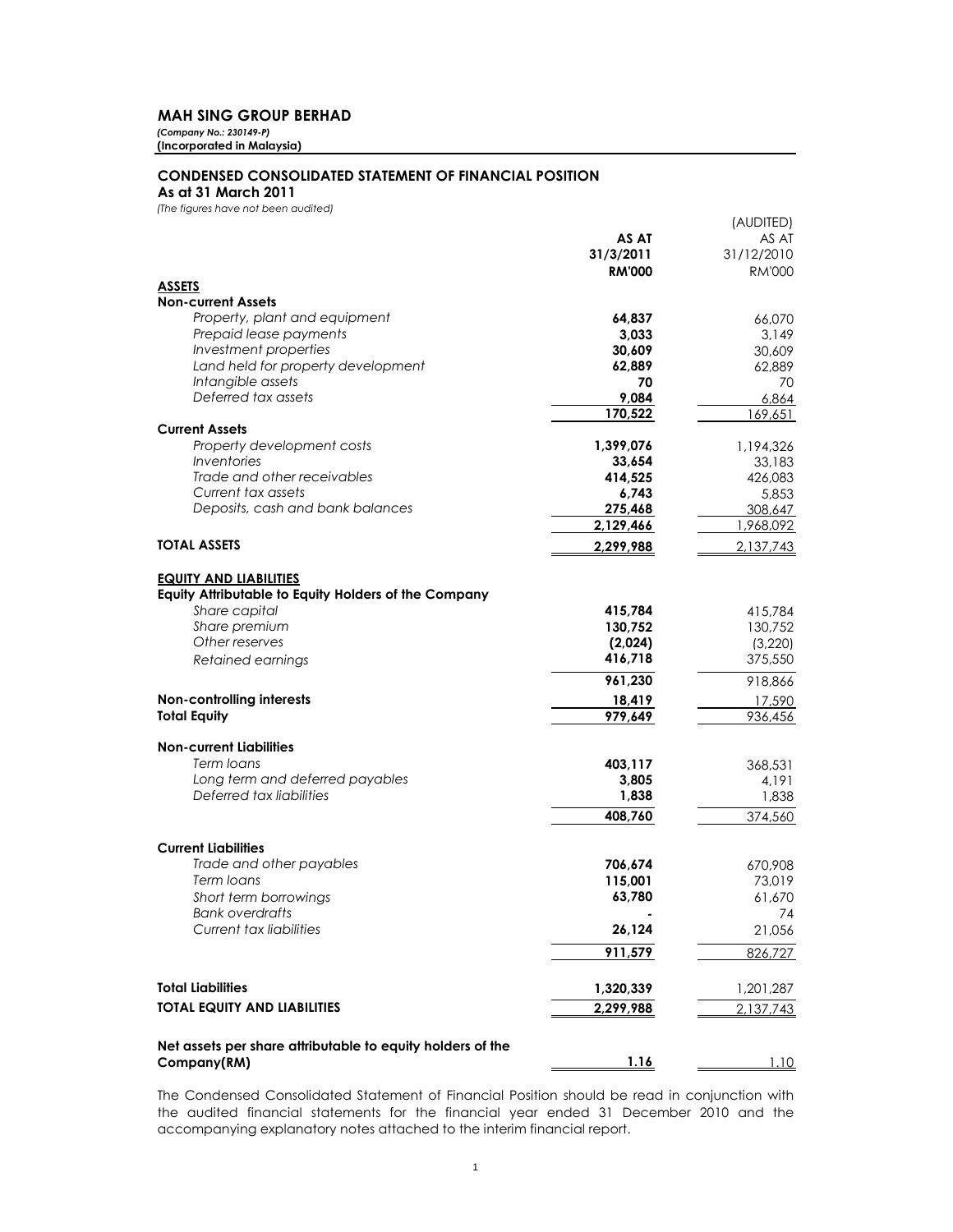### **Mah Sing Group Berhad**

*(Company No.: 230149-P)* **(Incorporated in Malaysia)**

### **CONDENSED CONSOLIDATED INCOME STATEMENT For the financial period ended 31 March 2011**

*(The figures have not been audited)*

|                                                                   | 3 months ended |               | <b>Period ended</b> |               |
|-------------------------------------------------------------------|----------------|---------------|---------------------|---------------|
|                                                                   | 31/3/2011      | 31/3/2010     | 31/3/2011           | 31/3/2010     |
|                                                                   | <b>RM'000</b>  | <b>RM'000</b> | <b>RM'000</b>       | <b>RM'000</b> |
| Revenue                                                           | 311,755        | 238,312       | 311,755             | 238,312       |
| Cost of sales                                                     | (221, 003)     | 167,769       | (221, 003)          | (167,769)     |
| Gross profit                                                      | 90,752         | 70,543        | 90,752              | 70,543        |
| Other income                                                      | 419            | 359           | 419                 | 359           |
| Selling and marketing expenses                                    | (8, 101)       | (6, 490)      | (8, 101)            | (6, 490)      |
| Administrative expenses                                           | (18, 820)      | (13,748)      | (18, 820)           | (13, 748)     |
| Other operating expenses                                          | (5, 924)       | (8, 562)      | (5, 924)            | (8, 562)      |
| Interest income                                                   | 149            | 125           | 149                 | 125           |
| Finance costs                                                     | (286)          | (514)         | (286)               | (514)         |
| Profit before taxation                                            | 58,189         | 41,713        | 58,189              | 41,713        |
| Income tax expense                                                | (16, 285)      | (10,084)      | (16, 285)           | (10,084)      |
| Profit For The Period                                             | 41,904         | 31,629        | 41,904              | 31,629        |
| Profit attributable to:                                           |                |               |                     |               |
| Equity holders of the Company                                     | 41,168         | 27,884        | 41,168              | 27,884        |
| Non-controlling interests                                         | 736            | 3,745         | 736                 | 3,745         |
|                                                                   | 41,904         | 31,629        | 41,904              | 31,629        |
| Earnings per share attributable to equity holders of the Company: |                |               |                     |               |
| Note B14<br>- Basic (sen)                                         | 4.95           | 3.35          | 4.95                | 3.35          |
| Note B14<br>- Diluted (sen)                                       | 4.85           | 3.35          | 4.85                | 3.35          |

The Condensed Consolidated Income Statement should be read in conjunction with the audited financial statements for the financial year ended 31 December 2010 and the accompanying explanatory notes attached to the interim financial report.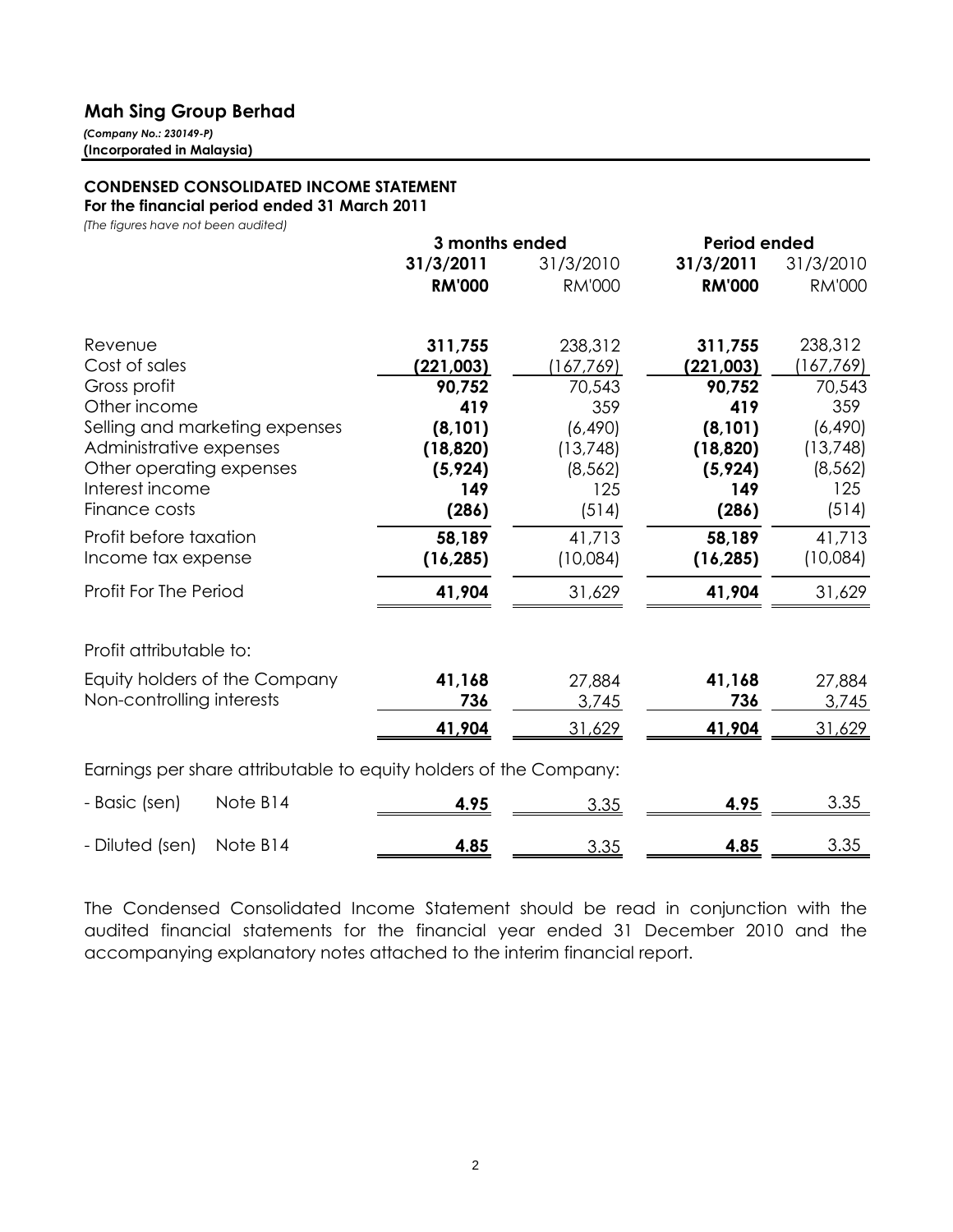## **CONDENSED CONSOLIDATED STATEMENT OF COMPREHENSIVE INCOME**

**For the financial period ended 31 March 2011**

| (The figures have not been audited) |  |
|-------------------------------------|--|
|-------------------------------------|--|

|                                                                   | 3 months ended |               | Period ended  |               |
|-------------------------------------------------------------------|----------------|---------------|---------------|---------------|
|                                                                   | 31/3/2011      | 31/3/2010     | 31/3/2011     | 31/3/2010     |
|                                                                   | <b>RM'000</b>  | <b>RM'000</b> | <b>RM'000</b> | <b>RM'000</b> |
| Profit For The Period                                             | 41,904         | 31,629        | 41,904        | 31,629        |
| Foreign currency translation difference for<br>foreign operations | (1, 175)       | (5,870)       | (1, 175)      | (5,870)       |
| Total comprehensive income for the period                         | 40,729         | 25,759        | 40,729        | 25,759        |
| Total comprehensive income attributable to:                       |                |               |               |               |
| Equity holders of the Company                                     | 39,900         | 22,324        | 39,900        | 22,324        |
| Non-controlling interests                                         | 829            | 3,435         | 829           | 3,435         |
|                                                                   | 40,729         | 25,759        | 40,729        | 25,759        |

The Condensed Consolidated Statement of Comprehensive Income should be read in conjunction with the audited financial statements for the financial year ended 31 December 2010 and the accompanying explanatory notes attached to the interim financial report.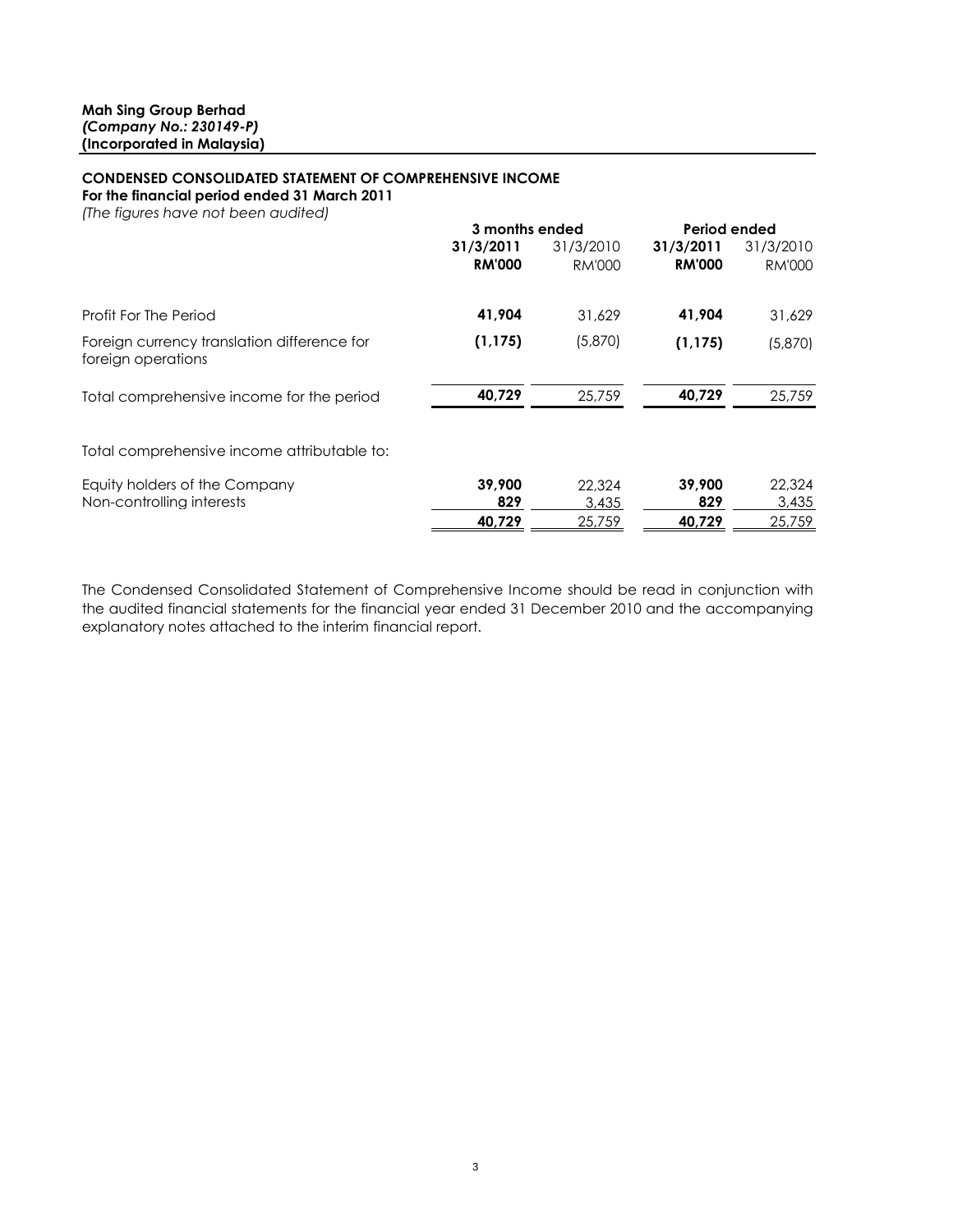#### **CONDENSED CONSOLIDATED STATEMENT OF CHANGES IN EQUITY**

**For the financial period ended 31 March 2011**

*(The figures have not been audited)*

| The induced not been dodled.                                          | Attributable to equity holders of the Company<br><b>Non-Distributable</b><br><b>Distributable</b> |                          |                                                |                                    |                             |               |                                  |                 |
|-----------------------------------------------------------------------|---------------------------------------------------------------------------------------------------|--------------------------|------------------------------------------------|------------------------------------|-----------------------------|---------------|----------------------------------|-----------------|
| 3 months ended 31 March 2011                                          | Share<br>capital                                                                                  | Share<br>premium         | Equity-settled<br>employees benefit<br>reserve | Exchange<br>fluctuation<br>reserve | <b>Retained</b><br>earnings | Total         | Non-<br>controlling<br>Interests | Total<br>Equity |
|                                                                       | <b>RM'000</b>                                                                                     | <b>RM'000</b>            | <b>RM'000</b>                                  | <b>RM'000</b>                      | <b>RM'000</b>               | <b>RM'000</b> | <b>RM'000</b>                    | <b>RM'000</b>   |
| <b>Balance at 1/1/2011</b>                                            | 415,784                                                                                           | 130,752                  | 1,002                                          | (4,222)                            | 375,550                     | 918,866       | 17,590                           | 936,456         |
| Amount recognised directly in equity:<br>Foreign exchange fluctuation |                                                                                                   |                          | $\blacksquare$                                 | (1, 268)                           | $\blacksquare$              | (1, 268)      | 93                               | (1, 175)        |
| Profit for the financial period                                       |                                                                                                   |                          |                                                |                                    | 41,168                      | 41,168        | 736                              | 41,904          |
| Total comprehensive income for the period                             |                                                                                                   | $\blacksquare$           | $\sim$                                         | (1, 268)                           | 41,168                      | 39,900        | 829                              | 40,729          |
| Options granted under ESOS                                            |                                                                                                   | $\overline{\phantom{a}}$ | 2,464                                          |                                    | $\overline{\phantom{a}}$    | 2,464         | $\blacksquare$                   | 2,464           |
| <b>Balance at 31/3/2011</b>                                           | 415.784                                                                                           | 130.752                  | 3,466                                          | (5, 490)                           | 416.718                     | 961.230       | 18.419                           | 979,649         |

|                                                                                                                                                                                   | Attributable to equity holders of the Company |                                   |                                                                             |                                      |                                       |                        |                                                   |                           |
|-----------------------------------------------------------------------------------------------------------------------------------------------------------------------------------|-----------------------------------------------|-----------------------------------|-----------------------------------------------------------------------------|--------------------------------------|---------------------------------------|------------------------|---------------------------------------------------|---------------------------|
|                                                                                                                                                                                   |                                               |                                   | Non-Distributable                                                           |                                      | Distributable                         |                        |                                                   |                           |
| 3 months ended 31 March 2010                                                                                                                                                      | Share<br>capital<br><b>RM'000</b>             | Share<br>premium<br><b>RM'000</b> | Equity-settled<br>employees benefit fluctuation<br>reserve<br><b>RM'000</b> | Exchange<br>reserve<br><b>RM'000</b> | Retained<br>earnings<br><b>RM'000</b> | Total<br><b>RM'000</b> | Non-<br>controlling<br>Interests<br><b>RM'000</b> | Total<br>Equity<br>RM'000 |
| Balance at 1/1/2010                                                                                                                                                               | 346,487                                       | 200,369                           | 22                                                                          | 4,762                                | 294,054                               | 845,694                | 7,774                                             | 853,468                   |
| Effect of first adoption of FRS 139 - net impact arising from<br>initial measurement of Other Financial Liability and Loans &<br>Receivables at fair value less transaction costs |                                               |                                   |                                                                             |                                      | 1,812                                 | 1,812                  | 299                                               | 2,111                     |
| Balance at 1/1/2010 (restated)                                                                                                                                                    | 346,487                                       | 200,369                           | 22                                                                          | 4,762                                | 295,866                               | 847,506                | 8,073                                             | 855,579                   |
| Amount recognised directly in equity:                                                                                                                                             |                                               |                                   |                                                                             |                                      |                                       |                        |                                                   |                           |
| Foreign exchange fluctuation                                                                                                                                                      |                                               |                                   |                                                                             | (5,560)                              |                                       | (5,560)                | (310)                                             | (5,870)                   |
| Profit for the financial period                                                                                                                                                   |                                               |                                   |                                                                             |                                      | 27,884                                | 27,884                 | 3,745                                             | 31,629                    |
| Total comprehensive income for the period                                                                                                                                         |                                               |                                   | $\overline{\phantom{a}}$                                                    | (5,560)                              | 27,884                                | 22,324                 | 3,435                                             | 25,759                    |
| Expenses set off against share premium                                                                                                                                            | $\overline{\phantom{a}}$                      | (31)                              |                                                                             |                                      |                                       | (31)                   |                                                   | (31)                      |
| Balance at 31/3/2010                                                                                                                                                              | 346,487                                       | 200,338                           | 22                                                                          | (798)                                | 323,750                               | 869,799                | 11,508                                            | 881,307                   |

The Condensed Consolidated Statement of Changes in Equity should be read in conjunction with the audited financial statements for the financial year ended 31 December 2010 and the accompanying explanatory notes attached to the interim financial report.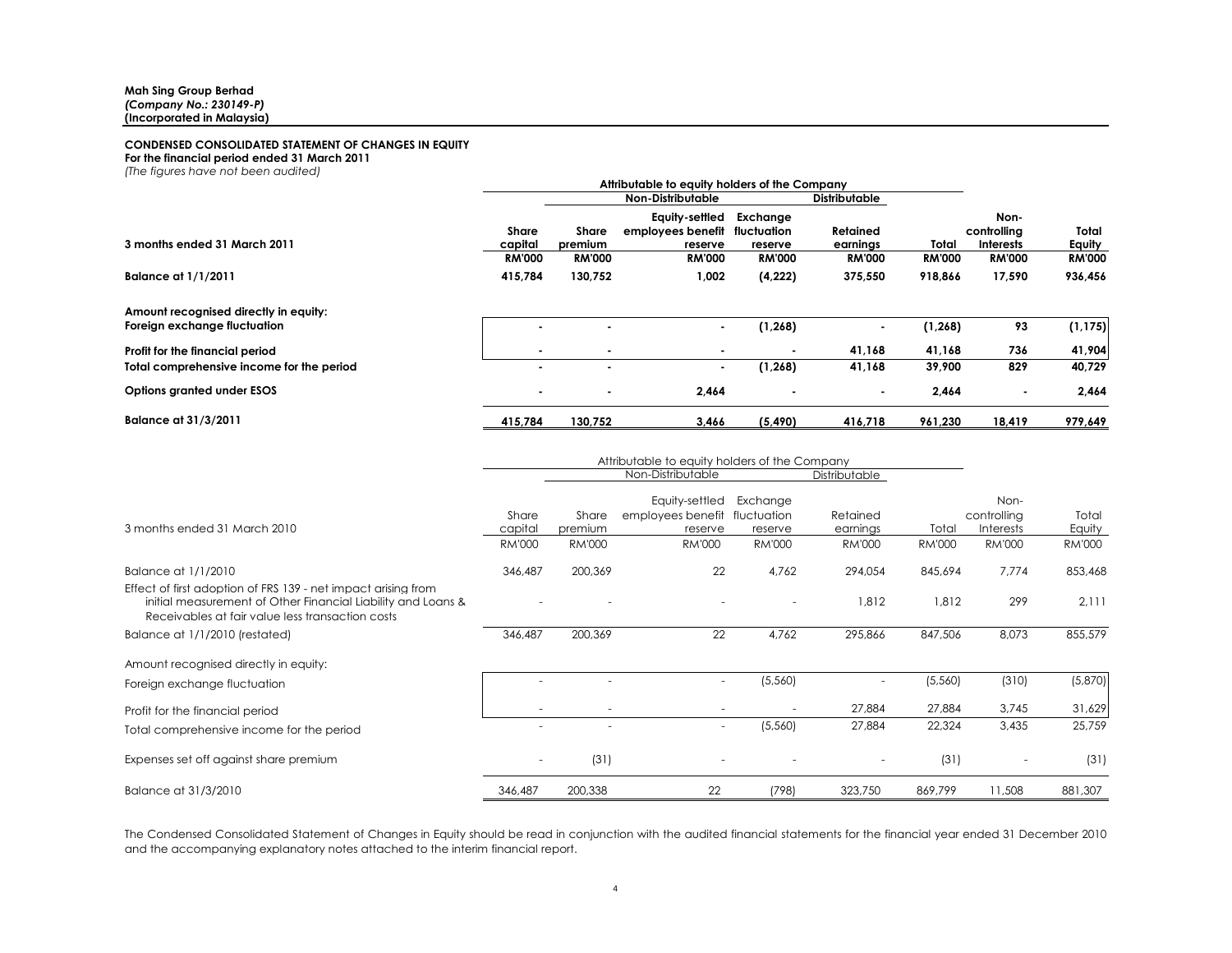### **CONDENSED CONSOLIDATED STATEMENT OF CASH FLOW**

**For the financial period ended 31 March 2011**

*(The figures have not been audited)*

|                                                            | 3 months      | 3 months      |
|------------------------------------------------------------|---------------|---------------|
|                                                            | ended         | ended         |
|                                                            | 31/3/2011     | 31/3/2010     |
|                                                            | <b>RM'000</b> | <b>RM'000</b> |
| Net cash used in operating activities                      | (108, 973)    | (214,740)     |
| Net cash used in investing activities                      | (1,529)       | (3,625)       |
| Net cash from financing activities                         | 136,520       | 33,460        |
| Net decrease in cash and cash equivalents                  | 26,018        | (184,905)     |
| Effects of exchange rate changes                           | (959)         | (4,773)       |
| Cash and cash equivalents at beginning of financial period | 246,479       | 356,564       |
| Cash and cash equivalents at end of financial period       | 271,538       | 166,886       |

Cash and cash equivalents at the end of the financial period comprise the following:

|                                            | As at<br>31/3/2011<br><b>RM'000</b> | As at<br>31/3/2010<br>RM'000 |
|--------------------------------------------|-------------------------------------|------------------------------|
| Deposits with licensed banks               | 171,537                             | 38,683                       |
| Cash and bank balances                     | 103,931                             | 130,383                      |
| <b>Bank overdrafts</b>                     |                                     | (2,013)                      |
|                                            | 275,468                             | 167,053                      |
| Less: Deposits deposited in Escrow Account | (3,930)                             | (167)                        |
|                                            | 271,538                             | 166,886                      |

The Condensed Consolidated Statement of Cash Flow should be read in conjunction with the audited financial statements for the financial year ended 31 December 2010 and the accompanying explanatory notes attached to the interim financial report.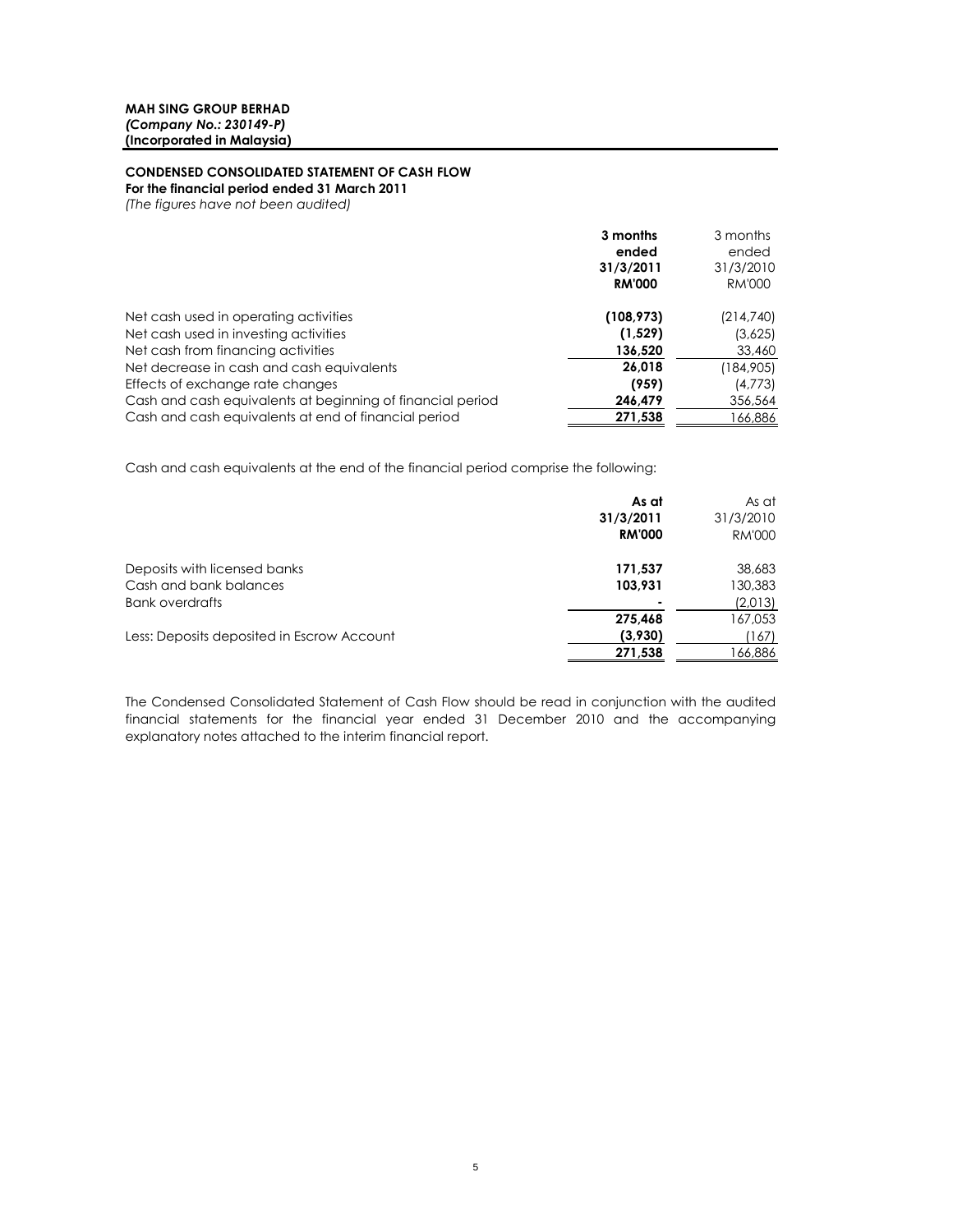#### **A Explanatory Notes**

#### **A1 Basis of Preparation**

The interim financial report is unaudited and has been prepared in accordance with Financial Reporting Standard ("FRS") No. 134 : Interim Financial Reporting and Paragraph 9.22 of the Listing Requirements of Bursa Malaysia Securities Berhad ("Bursa Securities").

The interim financial report should be read in conjunction with the Group's audited financial statements for the financial year ended 31 December 2010. The explanatory notes attached to the interim financial report provides an explanation of events and transactions that are significant to an understanding of the changes in the financial position and performance of the Group since the financial year ended 31 December 2010.

The significant accounting policies and methods of computation adopted for the interim financial report is consistent with those adopted for the audited financial statements for the financial year ended 31 December 2010 save for the adoption of the following:

| FRS 3 (revised)      | <b>Business combinations</b>                         |
|----------------------|------------------------------------------------------|
| FRS 127 (revised)    | Consolidated and separate financial statements       |
| Amendment to FRS 1   | First-time adoption of financial reporting standards |
| Amendment to FRS 2   | <b>Share-based Payment</b>                           |
| Amendment to FRS 7   | Financial Instruments: Disclosure                    |
| Amendment to FRS 132 | Financial Instruments: Presentation                  |
| Amendment to FRS 138 | Intangible assets                                    |
| IC Interpretation 4  | Determining whether an arrangement contains a lease  |
| IC Interpretation 9  | Reassessment of embedded derivatives                 |
| IC Interpretation 14 | Interim financial reporting and impairment           |

The adoption of the above revised FRSs, amendments to FRSs and Interpretations does not have any material impact on the financial statements of the Group.

#### **A2 Seasonal or cyclical factors**

The operations of the Group were not significantly affected by any seasonal or cyclical factors during the financial period under review.

#### **A3 Unusual items affecting assets, liabilities, equity, net income or cash flows**

There were no unusual items affecting the assets, liabilities, equity, net income or cash flows of the Group for the financial period under review.

#### **A4 Changes in estimates**

There were no material changes in estimates for the financial period under review.

#### **A5 Debt and equity securities**

For the financial period under review, there were no issuance and repayment of debt and equity securities, share buybacks, share cancellations, share held as treasury shares and resale of treasury shares.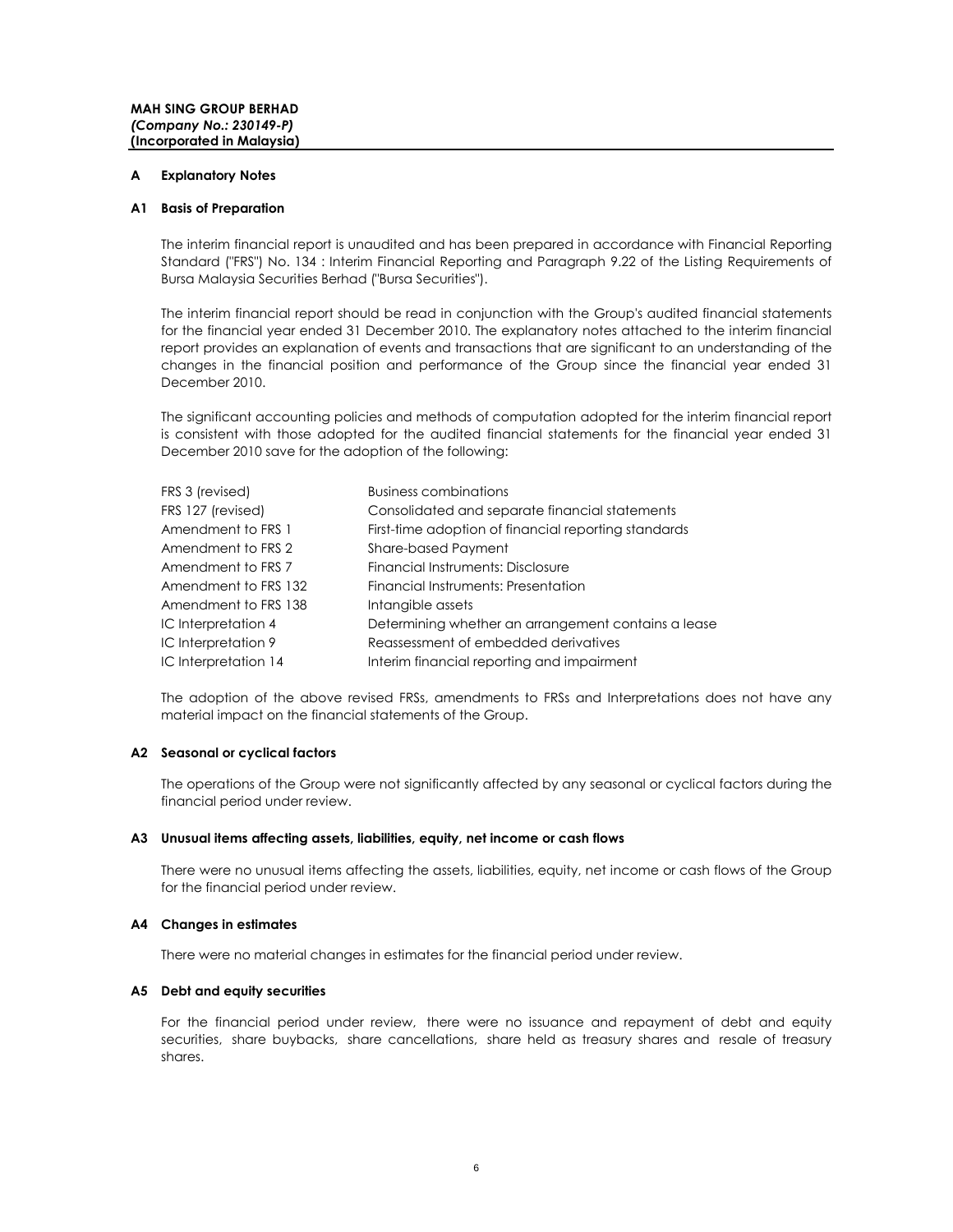#### **A6 Dividends paid**

No dividend was paid in the current financial period under review.

#### **A7 Segment reporting**

### **Period ended 31 March 2011**

|                               |                   |                 | Investment          |               |                          |
|-------------------------------|-------------------|-----------------|---------------------|---------------|--------------------------|
|                               |                   |                 | Holding<br>& Others |               |                          |
|                               | <b>Properties</b> | <b>Plastics</b> |                     |               | Elimination Consolidated |
|                               | <b>RM'000</b>     | <b>RM'000</b>   | <b>RM'000</b>       | <b>RM'000</b> | <b>RM'000</b>            |
| <b>REVENUE</b>                |                   |                 |                     |               |                          |
| External revenue              | 262,395           | 49,003          | 357                 |               | 311,755                  |
| Inter-segment                 |                   |                 | 16,080              | (16,080)      |                          |
| <b>Total revenue</b>          | 262,395           | 49,003          | 16,437              | (16,080)      | 311,755                  |
| <b>RESULTS</b>                |                   |                 |                     |               |                          |
| <b>Operating profit</b>       | 57,275            | 5,528           | 9,348               | (13, 825)     | 58,326                   |
| Interest income               |                   |                 |                     |               | 149                      |
| <b>Finance costs</b>          |                   |                 |                     |               | (286)                    |
| Income tax                    |                   |                 |                     |               | (16, 285)                |
| Profit for the period         |                   |                 |                     |               | 41,904                   |
| <b>OTHER INFORMATION</b>      |                   |                 |                     |               |                          |
| Capital expenditure           | 326               | 1,155           | 52                  |               | 1,533                    |
| Depreciation and amortisation | 526               | 1,915           | 24                  |               | 2,465                    |

Period ended 31 March 2010

| 1 01100 011000 01 11101011 2010 |               |                 | Investment<br>Holding |                          |               |
|---------------------------------|---------------|-----------------|-----------------------|--------------------------|---------------|
|                                 | Properties    | <b>Plastics</b> | & Others              | Elimination Consolidated |               |
| <b>REVENUE</b>                  | <b>RM'000</b> | <b>RM'000</b>   | <b>RM'000</b>         | <b>RM'000</b>            | <b>RM'000</b> |
| External revenue                | 195,903       | 41,820          | 589                   |                          | 238,312       |
| Inter-segment                   |               |                 | 558                   | (558)                    |               |
| Total revenue                   | 195,903       | 41,820          | 1,147                 | (558)                    | 238,312       |
| <b>RESULTS</b>                  |               |                 |                       |                          |               |
| Operating profit                | 41,376        | 3,373           | (7,446)               | 4,799                    | 42,102        |
| Interest income                 |               |                 |                       |                          | 125           |
| Finance costs                   |               |                 |                       |                          | (514)         |
| Income tax                      |               |                 |                       |                          | (10,084)      |
| Profit for the period           |               |                 |                       |                          | 31,629        |
| OTHER INFORMATION               |               |                 |                       |                          |               |
| Capital expenditure             | 243           | 659             | 9                     |                          | 911           |
| Depreciation and amortisation   | 834           | 2.079           | 22                    |                          | 2.935         |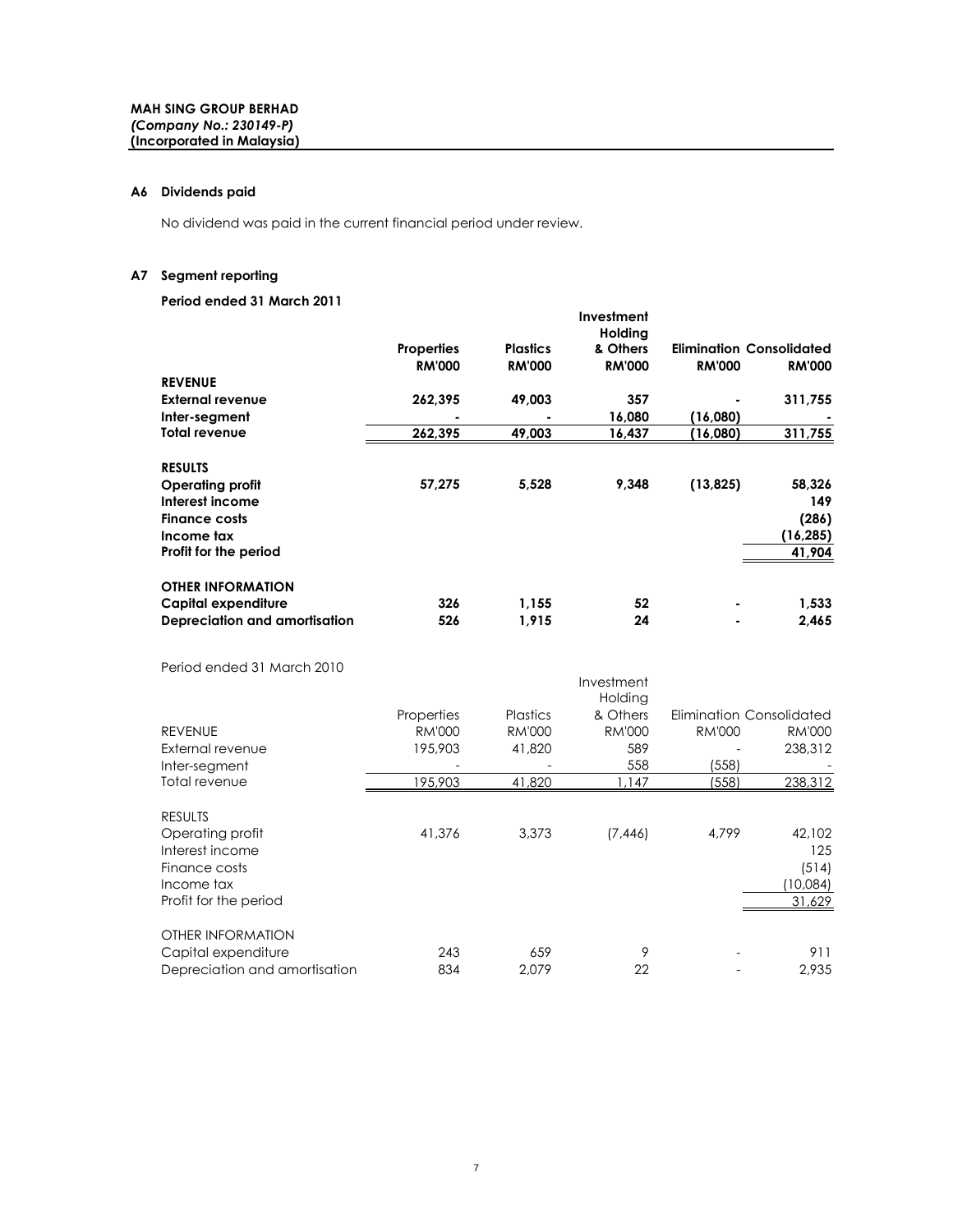#### **A8 Material subsequent events**

Save as disclosed in B8, there were no material events subsequent to the balance sheet date until 19 May 2011, being the latest practicable date which is not earlier than 7 days from the date of issuance of this Interim Financial Report.

#### **A9 Changes in the composition of the Group**

There were no changes in the composition of the Group for the current quarter except for the following:

- 1) On 19 January 2011, the Company acquired the entire issued and paid-up share capital of Elite Park Development Sdn Bhd, a private limited company incorporated in Malaysia, with an authorised share capital of RM100,000 comprising 100,000 ordinary shares of RM1.00 each, of which 2 ordinary shares of RM1.00 each have been issued and fully paid-up, for a cash consideration of RM2.00.
- 2) On 25 March 2011, the Company acquired the entire issued and paid-up share capital of the following companies for a cash consideration of RM2.00 each respectively:
	- a) Capitol Avenue Development Sdn Bhd, a private limited company incorporated in Malaysia, with an authorised share capital of RM100,000 comprising 100,000 ordinary shares of RM1.00 each, of which 2 ordinary shares of RM1.00 each have been issued and fully paid-up; and
	- b) Liberty Property Management Sdn Bhd, a private limited company incorporated in Malaysia, with an authorised share capital of RM100,000 comprising 100,000 ordinary shares of RM1.00 each, of which 2 ordinary shares of RM1.00 each have been issued and fully paid-up.

#### **A10 Changes in contingent liabilities or contingent assets**

Changes in contingent liabilities of the Group since the last annual balance sheet date is in the form of additional bank guarantees amounting to RM532,050.

#### **A11 Capital Commitments**

|                                                                         | 31/3/2011<br><b>RM'000</b> |
|-------------------------------------------------------------------------|----------------------------|
| Contractual commitment for development lands                            | 103,415                    |
| Contractual commitment for acquisition of property, plant and equipment | 8.216                      |
|                                                                         | .631                       |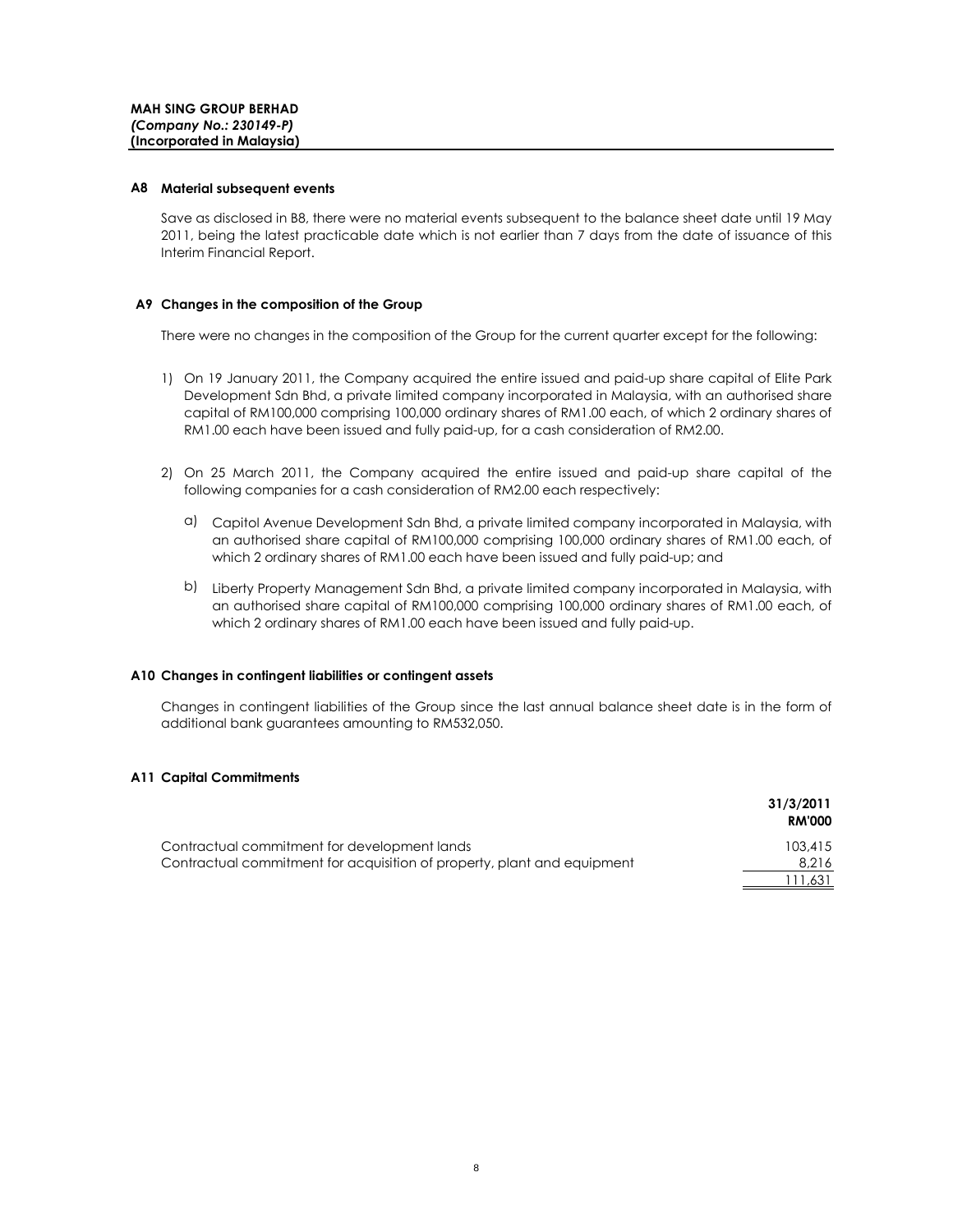#### **A12 Operating Lease Commitments**

#### **As Lessee - for the lease of commercial buildings**

Later than 1 year and not later than 3 years

The future operating lease commitments for rental of commercial buildings contracted for as at balance sheet date but not recognised as liabilities are as follows:-

|                         | Completed<br><b>Building</b> | <b>Building</b><br><b>Under</b><br>Construction | Total         |
|-------------------------|------------------------------|-------------------------------------------------|---------------|
|                         | <b>RM'000</b>                | <b>RM'000</b>                                   | <b>RM'000</b> |
| Gross                   | 46,958                       | 29.722                                          | 76,680        |
| Less: rental receivable | (12,052)                     | (6, 124)                                        | (18, 176)     |
| <b>Net</b>              | 34,906                       | 23,598                                          | 58,504        |
|                         |                              |                                                 |               |
| Not later than 1 year   | 21,120                       | 6,573                                           | 27,693        |

The operating lease commitments are in respect of leaseback of commercial buildings ie *The Icon, Jalan Tun Razak* (completed building) and *Southgate Commercial Centre* (building under construction) from the purchasers at 7% and 8% per annum of the respective buildings' sale considerations. The lease is for a period of 3 and 2 years from the commencement date as set out in the respective leaseback agreements. Leaseback for *The Icon, Jalan Tun Razak* has commenced. Southgate Commercial Centre lease commitment is expected to commence in September 2011.

13,786 17,025 30,811 34,906 23,598 58,504

The lease commitments will gradually be offset with increasing income from subletting of the said commercial buildings. The Group is in active negotiation with several prospective tenants and will continue to sign up quality tenants given the commercial buildings' strategic locations and award winning concepts.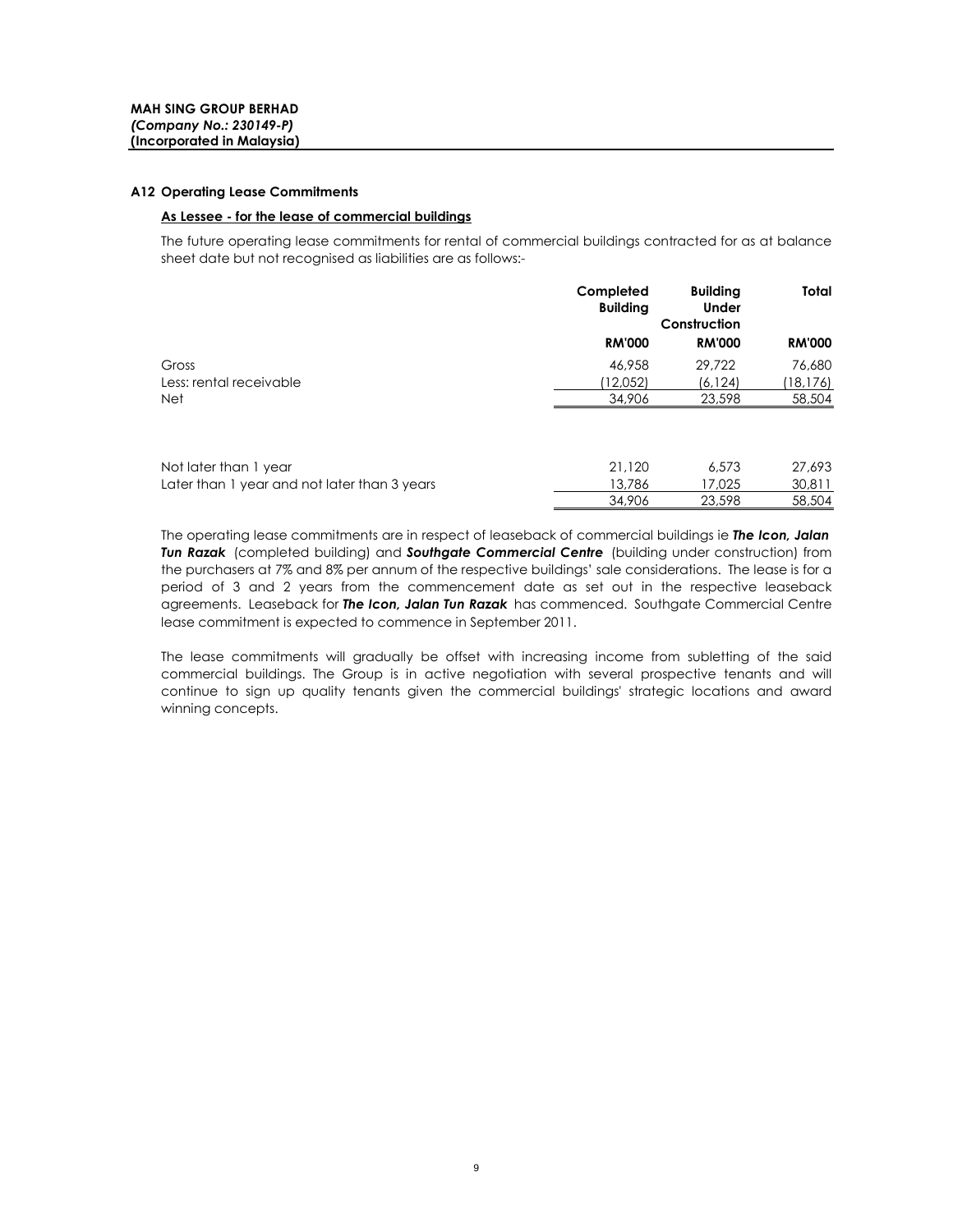#### **B Explanatory Notes Pursuant to Appendix 9B of the Listing Requirements of Bursa Malaysia Securities Berhad**

#### **B1 Review of Group performance**

The Group recorded strong revenue and profit attributable to owners of parent company of approximately RM311.8 million and RM41.2 million respectively for the first quarter ended 31 March 2011. This represents 31% improvement for revenue and 48% improvement for profit attributable to owners of parent company compared to the same quarter last year.

The improved revenue and profit for the quarter is attributable to progressive recognition of development revenue and profit contribution from its property development activities carried out in Kuala Lumpur, Klang Valley, Penang Island and Johor Bahru. Ongoing projects which contributed to the Group's profit and revenue include Klang Valley residential projects such as *Perdana Residence 2* in Selayang, *Garden Residence* in Cyberjaya, *Hijauan Residence* and *One Legenda* in Cheras, *Kemuning Residence* in Shah Alam, *Aman Perdana* in Meru - Shah Alam, *M-Suites* in Jalan Ampang, *Kinrara Residence* in Puchong; commercial projects such as *Southgate Commercial Centre* in Sungai Besi, *StarParc Point* in Setapak and industrial projects such as *i-Parc 1* in Bukit Jelutong and *i-Parc 2* in Shah Alam. Also contributing are projects in Penang Island i.e. *Residence @ Southbay* and *Legenda @ Southbay* and in Johor Bahru, i.e. *Sierra Perdana, Sri Pulai* **Perdana 2** and *Austin Perdana* . The Plastics division also contributed positively to the current quarter revenue and profit.

The Group's balance sheets remained healthy with net gearing ratio at 0.32 as at 31 March 2011. Excluding the 5 completed projects, the Group has a total of 22 on-going projects, and another 7 new projects in the pipeline for continued earnings performance and growth in the near and medium term.

#### **B2 Material change in quarterly results compared with the immediate preceding quarter**

The Group's current quarter profit before taxation is RM58.2 million which is 48% higher than the preceding quarter ended 31 December 2010. This is mainly attributable to higher profit contribution from property development activities and lower selling and marketing expenses compared to the preceding quarter.

#### **B3 Prospects for the current financial year**

The Group is off to a good start with successful new launches at *Kinrara Residence* in Puchong, *Star Avenue@D'Sara* in Sungai Buloh, *Bayu Sekamat* in Cheras, new phases of *Garden Residence* in Cyberjaya and *Sri Pulai Perdana 2* in Johor Bahru. *Southgate Commercial Centre* in Sungai Besi was completed ahead of schedule, and vacant possessions were delivered on time to delighted home owners of *Hijauan Residence* in Cheras and *Kemuning Residence* in Shah Alam. As of 13 May 2011, the Group recorded strong sales performance of RM975 million which represents approximately 49% of the more than RM2 billion sales target for 2011. The Group also has remaining Gross Development Value and unbilled sales of approximately RM14 billion.

Steady progress continued in landbanking with the recent acquisition of 205.72 acres of freehold land in Johor Bahru, near Port of Tanjung Pelepas for the proposed RM610 million gross development value integrated industrial and business park development, *Mah Sing i-Parc* . The Group looks forward to even more strategic land acquisitions/joint venture opportunities for the remainder of the year.

Included in plans are gradual releases of broad range of properties through multiple projects to cater to demands across different property segments. These include *Icon City* , Petaling Jaya Commercial Hub, *Icon Residence Mont' Kiara, M City* in Jalan Ampang, *Garden Plaza* in Cyberjaya, *Icon Residence Georgetown* and *Ferringhi Residence* in Penang. Also in the plans are releases of new phases at *Garden Residence* in Cyberjaya, *Hijauan Residence* in Cheras, and *Sierra Perdana, Sri Pulai Perdana 2, Austin Perdana* in Johor Bahru.

The Group is optimistic the positive sentiments for the property market will continue, riding on the favorable employment conditions and stable economic growth. Given the strong branding and execution strengths which are unique to the Group's fast turnaround business model, the Group is well placed for a strong performance for years to come.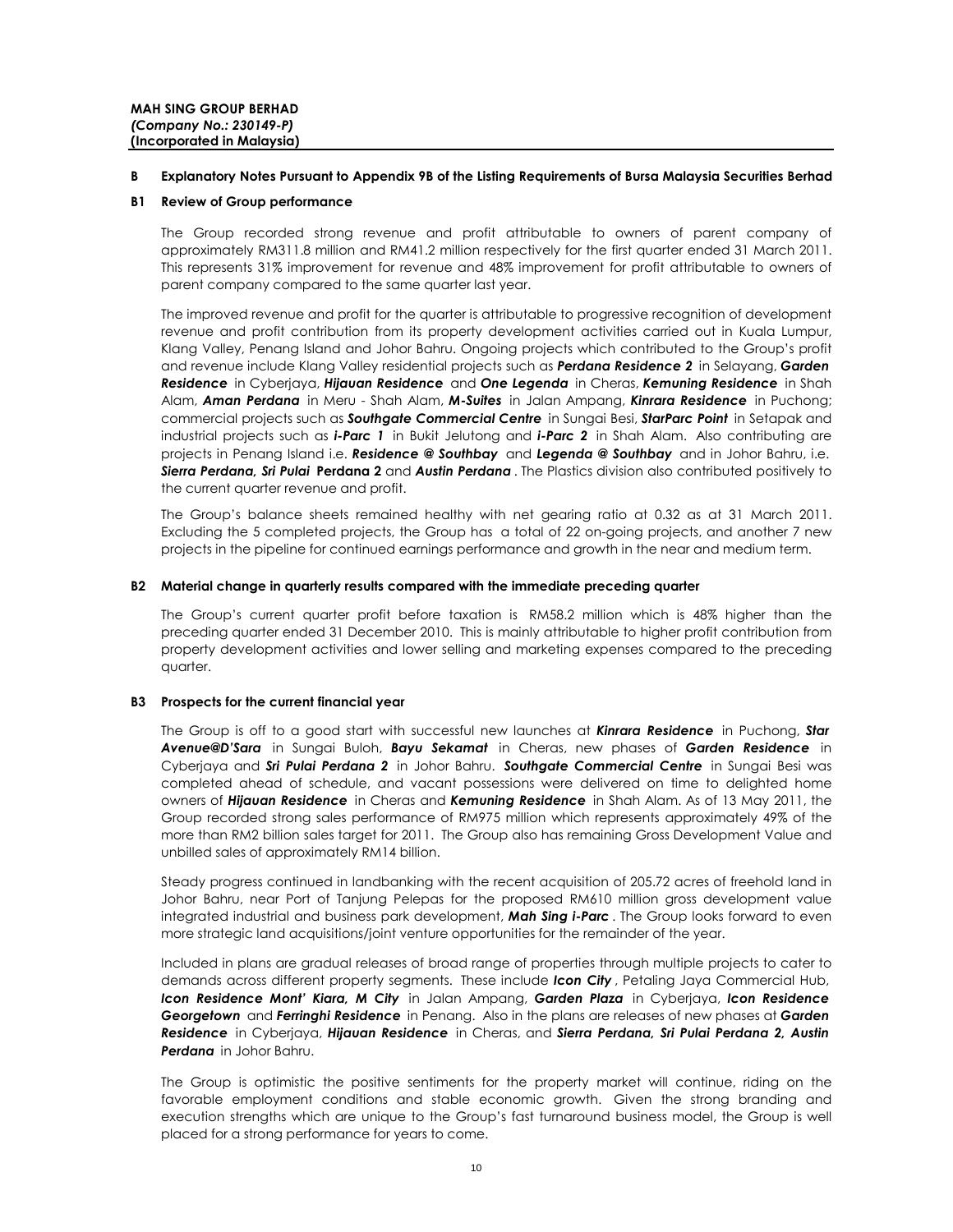#### **B4 Profit forecast**

Not applicable as the Group has not issued profit forecast or profit guarantee in a public document.

#### **B5 Income tax expense**

|                                        | 3 months ended |           | Period ended  |               |
|----------------------------------------|----------------|-----------|---------------|---------------|
|                                        | 31/3/2011      | 31/3/2010 | 31/3/2011     | 31/3/2010     |
|                                        | <b>RM'000</b>  | RM'000    | <b>RM'000</b> | <b>RM'000</b> |
| Current tax:                           |                |           |               |               |
| Malaysian income tax                   | 17,654         | 13,596    | 17,654        | 13,596        |
| Foreign tax                            | 831            | 214       | 831           | 214           |
|                                        | 18,485         | 13,810    | 18,485        | 13,810        |
| Over provision of Malaysian income tax |                |           |               |               |
| in prior year                          |                | (3,726)   |               | (3,726)       |
|                                        | 18,485         | 10,084    | 18,485        | 10.084        |
| Deferred taxation                      |                |           |               |               |
| Malaysian deferred tax                 | (2,200)        |           | (2,200)       |               |
|                                        | 16,285         | 10,084    | 16.285        | 10,084        |

The Group's effective tax rate for the current financial year is higher than the statutory tax rate of 25% mainly due to non-tax deductible expenses and non-recognition of deferred tax assets for certain temporary differences.

#### **B6 Profits/(losses) on sale of unquoted investments and/or properties**

There were no profits/losses on sales of unquoted investments and/or properties which are not in the ordinary course of the Group's business for the current quarter under review.

#### **B7 Quoted securities**

The Group does not hold any quoted securities as at 31 March 2011.

#### **B8 Status of corporate proposals**

The following corporate proposals announced by the Company have not been completed as at 19 May 2011 (being the latest practicable date which is not earlier than 7 days from the date of issuance of this Interim Financial Report):

1) On 2 December 2009, the Company's wholly-owned subsidiary, Mah Sing International (HK) Limited ("Mah Sing International"), jointly with Danlong Realty (Beijing) Limited entered into a letter of intent with the Wujin District People's Government, Changzhou City ("Wujin Government") to develop a mixed property development project on all that piece of land measuring approximately 87.31 acres located in Wujin, Changzhou City, Jiangsu Province, the People Republic of China. As announced on 24 December 2009, Mah Sing Property Consulting (Changzhou) Pte Ltd with an initial registered capital of USD29.8 million was set up as a wholly owned subsidiary of Mah Sing International in China as requested by Wujin Government for the purpose of acquisition of land use rights in Wujin to develop the mixed property development project.

Since the above announcements, the relevant parties are still in negotiation with the Wujin Government to obtain the land use rights.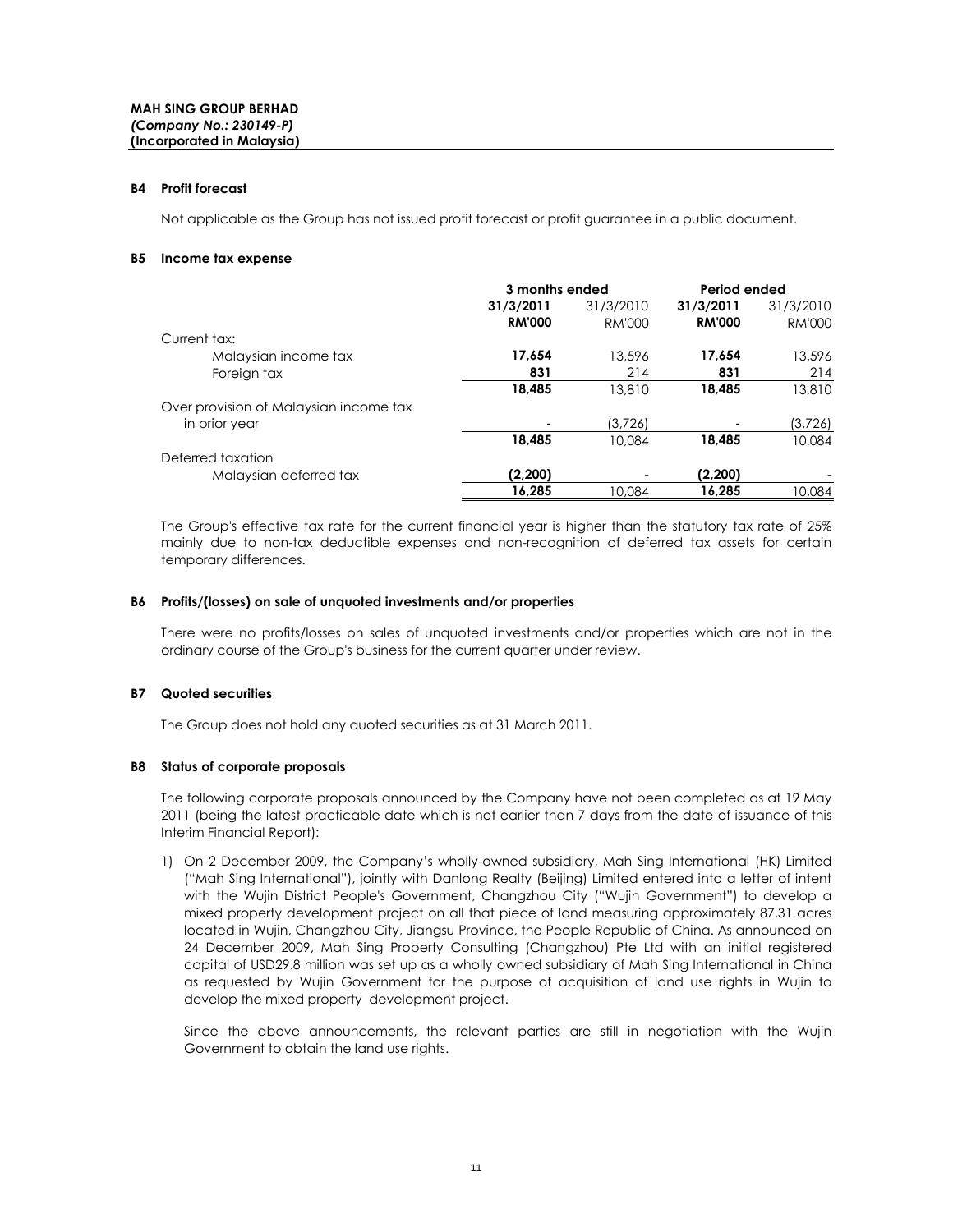- 2) On 5 July 2010, the Company's wholly-owned subsidiary, Grand Prestige Development Sdn Bhd ("Grand Prestige") entered into a Joint Venture Agreement ("JVA") with Medan Damai Sdn Bhd ("Medan Damai") for the joint development of a piece of residential land in Kinrara with total gross area measuring approximately 13.2 acres (net aggregate area of 7.59 acres) in Mukim Petaling, Daerah Petaling, Negeri Selangor Darul Ehsan ("JV Land"). Under the terms of the JVA, Medan Damai shall grant Grand Prestige the exclusive rights to continue with the sales and development of the JV Land in return for an entitlement sum of RM35,403,863.85.
- 3) On 9 September 2010, the Company announced to undertake the proposed issuance of up to RM325 million nominal value of 7-years Redeemable Convertible Secured Bonds ("Bonds") ("Proposed Bonds Issue").

The following approvals have been obtained in relation to the Proposal:

- (i) Bursa Malaysia Securities Berhad had vide its letter dated 4 November 2010, approved the listing of up to 191,176,471 new Mah Sing Shares to be issued pursuant to the conversion of the Bonds.
- (ii) The Ministry of International Trade and Industry had, vide its letter dated 9 November 2010, approved the Proposed Bonds Issue.
- (iii) The shareholders at the Extraordinary General Meeting held on 3 December 2010 approved the Proposal.
- (iv) The Securities Commission vide its letter dated 13 December 2010 approved the Proposed Bonds Issue.

On 27 December 2010, the Company announced the fixing of conversion price for the Bonds at RM2.09.

The Proposed Bonds Issue is not completed as of the end of the reporting period, pending execution of relevant documentation pertaining to the issuance of the Bonds.

4) On 3 November 2010, the Company's wholly-owned subsidiary, Oasis Garden Development Sdn Bhd entered into a sale and purchase agreement with Ampang Leisuremall Sdn Bhd for the proposed acquisition of 4 parcels of contiguous prime freehold commercial land along Jalan Ampang measuring approximately 19,041.3 square metres (4.7 acres), all in Mukim Ampang, Daerah Kuala Lumpur, Wilayah Persekutuan Kuala Lumpur for a total cash consideration of RM114,905,707.94 or approximately RM560.63 per square foot ("Proposed Acquisition"). The Proposed Acquisition comes with an option to purchase two (2) parcels of adjacent commercial land at the price of RM560.00 per square foot.

The proposed acquisition has become unconditional on 3 May 2011.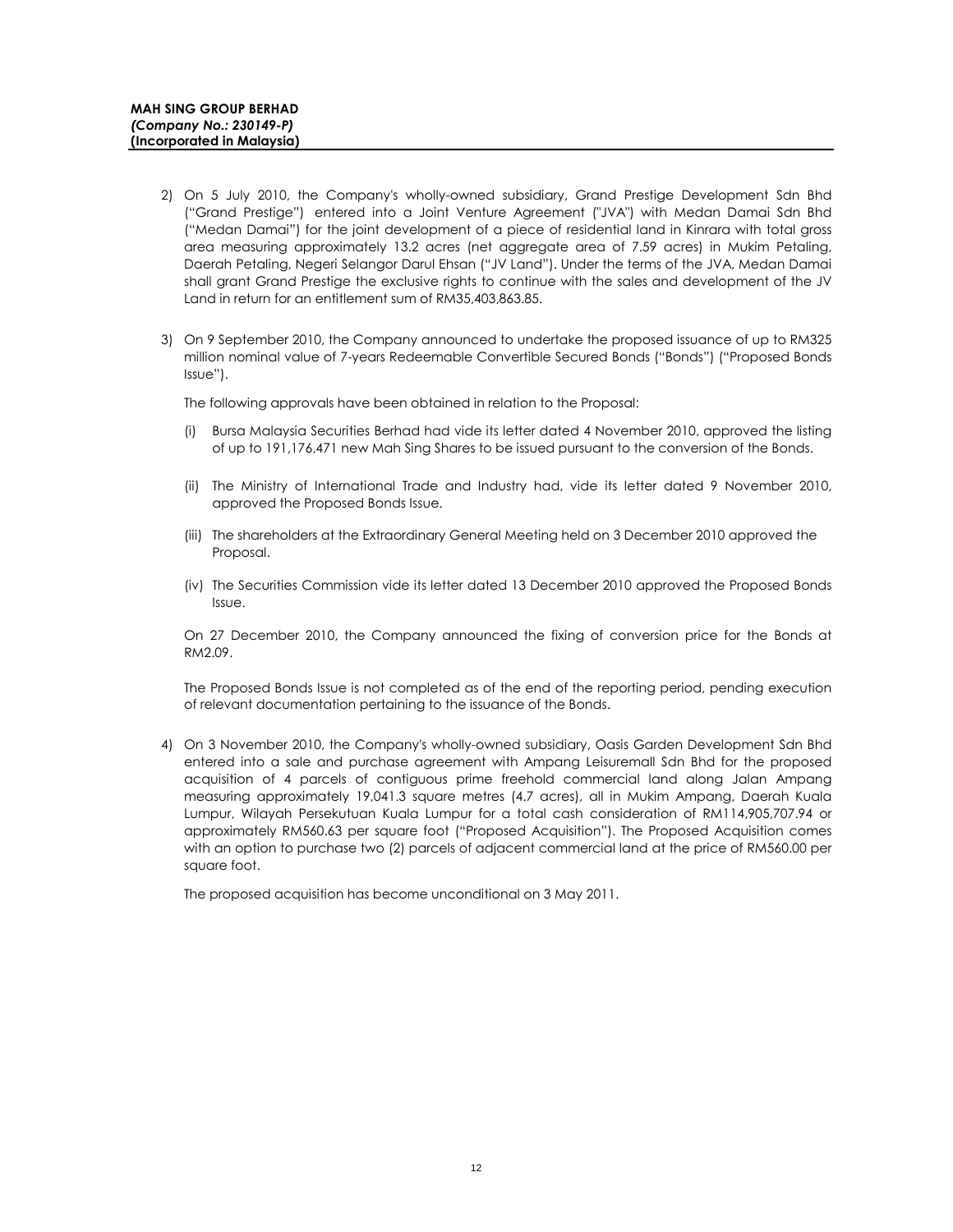- 5) On 23 November 2010, the Company's wholly-owned subsidiary, Uptrend Housing Development Sdn Bhd ("Uptrend Housing") entered into the following agreements:
	- a) a sale and purchase agreement ("SPA") with Utara Malaya Realty Sdn Bhd ("Vendor") for the proposed acquisition of 7 parcels of contiguous prime freehold residential land in Batu Ferringhi, Penang island measuring approximately 246,884 square metres (61.03 acres) in total, all in Mukim 17, Daerah Timur Laut, Tempat Batu Ferringhi, Negeri Pulau Pinang ("Land") for a total cash consideration of RM157,303,872 or approximately RM59.17 per square foot;
	- b) a novation agreement ("BT Novation Agreement") with Blossom Time Sdn Bhd ("BT"), the proprietor of Parcels A to F (as defined in the SPA) of the Land and the Vendor for the purpose of novating to Uptrend Housing, the Vendor's rights and obligations contained in a sale and purchase agreement dated 19 November 2010 entered into between the Vendor and BT for the disposal of Parcels A to F, upon the terms and conditions contained in the BT Novation Agreement; and
	- c) a novation agreement ("RR Novation Agreement") with Radiant Ranch ("RR") , the proprietor of Parcel G (as defined in the SPA) of the Land and the Vendor for the purpose of novating to Uptrend Housing, the Vendor's rights and obligations (save and except the obligation of the Vendor to submit relevant CKHT 2A to the Inland Revenue Board within the stipulated time) contained in the sale and purchase agreement dated 19 November 2010, entered into between the Vendor and RR for the disposal of Parcel G upon the terms and conditions contained in the RR Novation Agreement.

The SPA has become unconditional on 16 March 2011.

6) On 12 April 2011, the Company's wholly-owned subsidiary, Mah Sing Properties Sdn Bhd entered into 9 separate sale and purchase agreements ("SPA") with several parties for the acquisition of 9 parcels of contiguous prime freehold land measuring approximately 205.72 acres, all in Mukim Tanjung Kupang, Daerah Johor Bahru, Johor Darul Ta'zim for a total cash consideration of RM54,704,571.20.

The special terms and conditions for the relevant SPAs have been fulfilled.

#### **B9 Group borrowings and debt securities**

Total group borrowings as at 31 March 2011 are as follows:

|                                 | Unsecured<br><b>RM'000</b> | Secured<br><b>RM'000</b> | Secured<br><b>RM'000</b> | Secured<br><b>RM'000</b> | Total<br><b>RM'000</b> |
|---------------------------------|----------------------------|--------------------------|--------------------------|--------------------------|------------------------|
| (Denominated in)                | (RM)                       | (RM)                     | (Indonesian<br>Rupiah)   | (USD)                    |                        |
| Term loans payable              |                            |                          |                          |                          |                        |
| - within 12 months              |                            | 113.242                  | 1,633                    | 126                      | 115,001                |
| - after 12 months               |                            | 401,507                  | 1,610                    |                          | 403,117                |
|                                 |                            | 514,749                  | 3.243                    | 126                      | 518,118                |
| Short term borrowings           | 50,000                     | 13,780                   |                          |                          | 63,780                 |
| Finance lease and hire purchase |                            |                          |                          |                          |                        |
| - within 12 months              |                            | 1.229                    | 3                        |                          | 1,232                  |
| - after 12 months               |                            | 1.668                    |                          |                          | 1,668                  |
|                                 |                            | 2.897                    | 3                        |                          | 2,900                  |
| Total                           | 50,000                     | 531,426                  | 3,246                    | 126                      | 584,798                |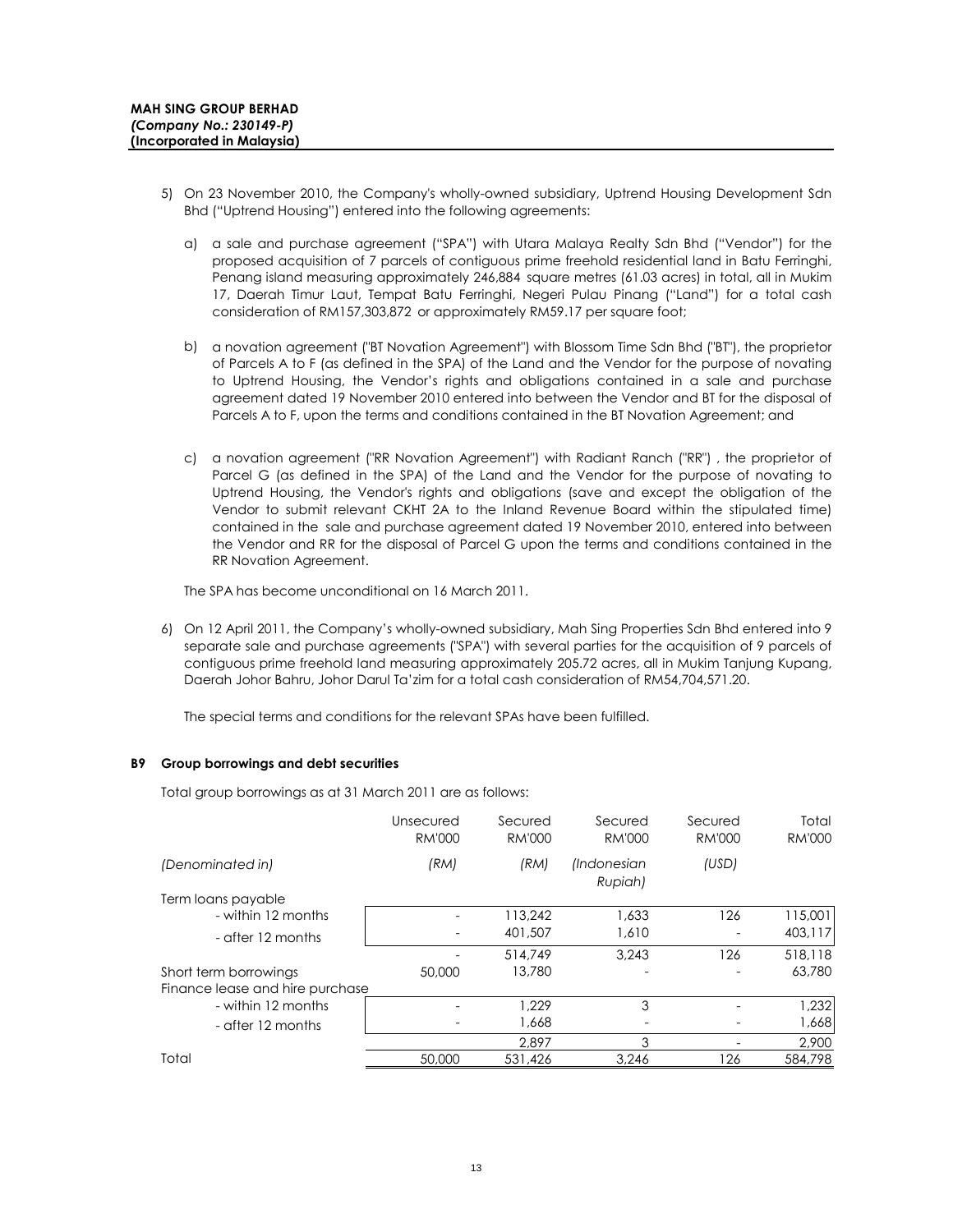#### **B10 Derivative financial instruments**

The Group does not have any outstanding derivative financial instruments as at 31March 2011.

#### **B11 Material litigation**

The Group is not engaged in any material litigation as at 19 May 2011, being the latest practicable date which is not earlier than 7 days from the date of issuance of this Interim Financial Report.

#### **B12 Realised and unrealised earnings or losses disclosure**

The retained earnings as at 31 March 2011 and 31 December 2010 is analysed as follows:

|                                                             | 31/3/2011     | 31/12/2010 |
|-------------------------------------------------------------|---------------|------------|
|                                                             | <b>RM'000</b> | RM'000     |
| Total retained earnings of the Company and its subsidiaries |               |            |
| - Realised                                                  | 429.724       | 390,476    |
| - Unrealised                                                | 8.073         | 3.764      |
| Less: Consolidation adjustments                             | (21.079)      | (18,690)   |
| Total group retained earnings as per consolidated accounts  | 416,718       | 375,550    |

#### **B13 Dividend proposed**

No dividend has been proposed for the first quarter ended 31 March 2011.

In respect of the previous financial year ended 31 December 2010:

- i) The Board of Directors has proposed a first and final dividend of 15.2% or 7.6 sen per ordinary share of RM0.50 each, less income tax of 25% (2009: 13% or 6.5 sen per ordinary share of RM0.50 each, less income tax of 25%) in respect of the financial year ended 31 December 2010, which is subject to the approval of the shareholders of the Company at the forthcoming Annual General Meeting.
- ii) The date payable of the dividend will be determined at a later date.
- iii) In respect of deposited securities, entitlement to dividends will be determined on the basis of the record of depositors as at a date to be determined later.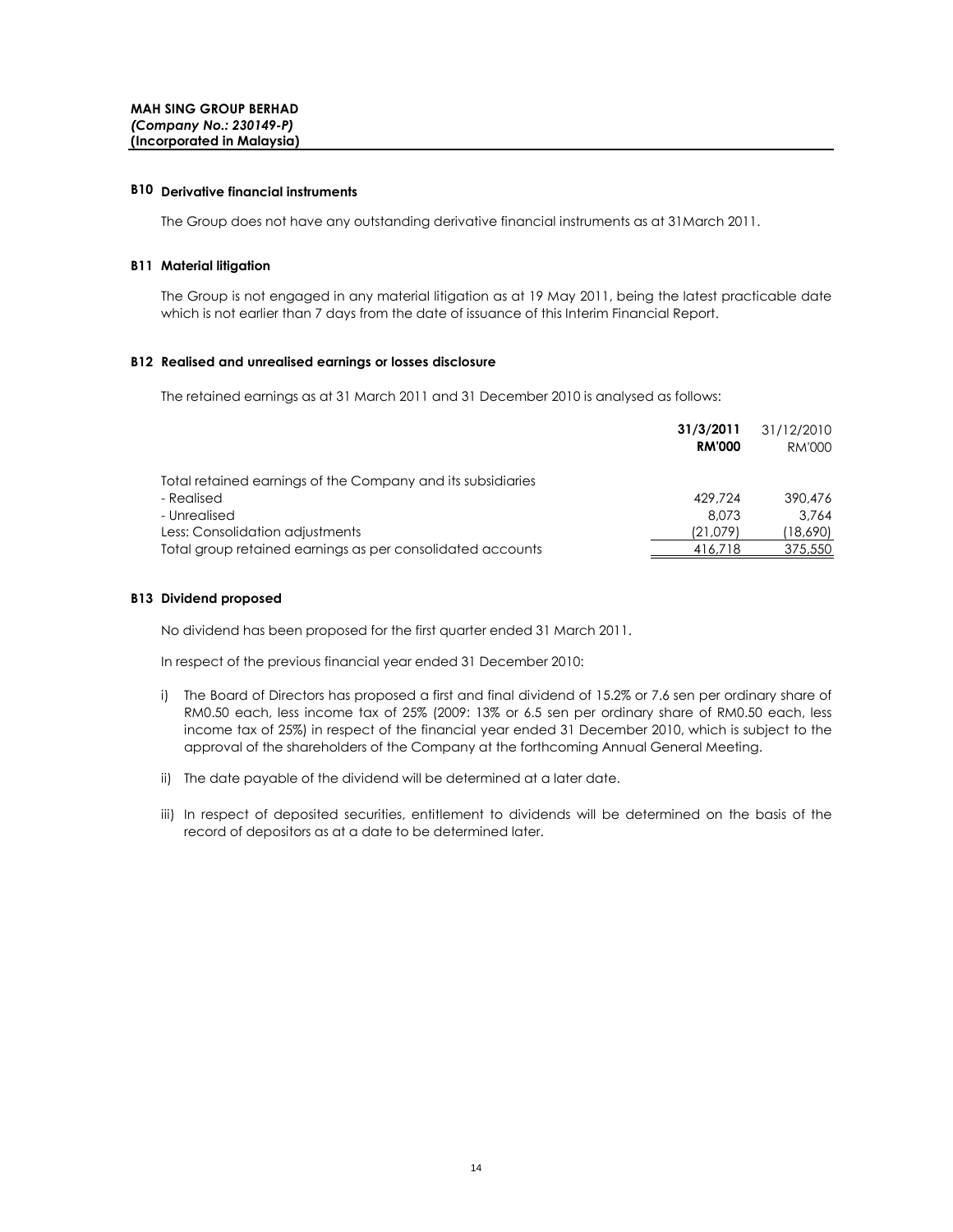#### **B14 Earnings per share ("EPS")**

#### **(a) Basic EPS**

The basic earnings per share has been calculated by dividing the Group's net profit attributable to ordinary equity holders for the period by the weighted average number of ordinary shares in issue.

|                                                                 | 3 months ended |           | Period ended |           |
|-----------------------------------------------------------------|----------------|-----------|--------------|-----------|
|                                                                 | 31/3/2011      | 31/3/2010 | 31/3/2011    | 31/3/2010 |
| Net profit for the period (RM'000)                              | 41,168         | 27,884    | 41,168       | 27,884    |
| Weighted average number of ordinary<br>shares in issue ('000)** | 831.569        | 831,569   | 831.569      | 831,569   |
| Basic EPS (sen)                                                 | 4.95           | 3.35      | 4.95         | 3.35      |

#### **(b) Diluted EPS**

The diluted earnings per share has been calculated by dividing the Group's net profit attributable to ordinary equity holders for the period by the weighted average number of ordinary shares that would have been in issue upon full exercise of the remaining options under the ESOS, adjusted for the number of such ordinary shares that would have been issued at fair value.

|                                                                                             | 3 months ended |           | Period ended |           |
|---------------------------------------------------------------------------------------------|----------------|-----------|--------------|-----------|
|                                                                                             | 31/3/2011      | 31/3/2010 | 31/3/2011    | 31/3/2010 |
|                                                                                             |                |           |              |           |
| Net profit for the period (RM'000)                                                          | 41,168         | 27,884    | 41,168       | 27,884    |
| Weighted average number of ordinary<br>shares in issue ('000)**                             | 831,569        | 831,569   | 831,569      | 831,569   |
| Weighted average number of ordinary<br>shares deemed issued at no<br>consideration ('000)** |                |           |              |           |
| <b>ESOS</b>                                                                                 | 16,818         | 64        | 16.818       | 64        |
| Adjusted weighted average number<br>ordinary shares ('000)**                                | 848,387        | 831,633   | 848,387      | 831,633   |
| Diluted EPS (sen)                                                                           | 4.85           | 3.35      | 4.85         | 3.35      |

\*\* Comparative figures for the weighted average number of ordinary shares for both basic and fully diluted earnings per ordinary share computation have been restated to reflect the adjustment arising from the bonus issue completed during the previous financial year.